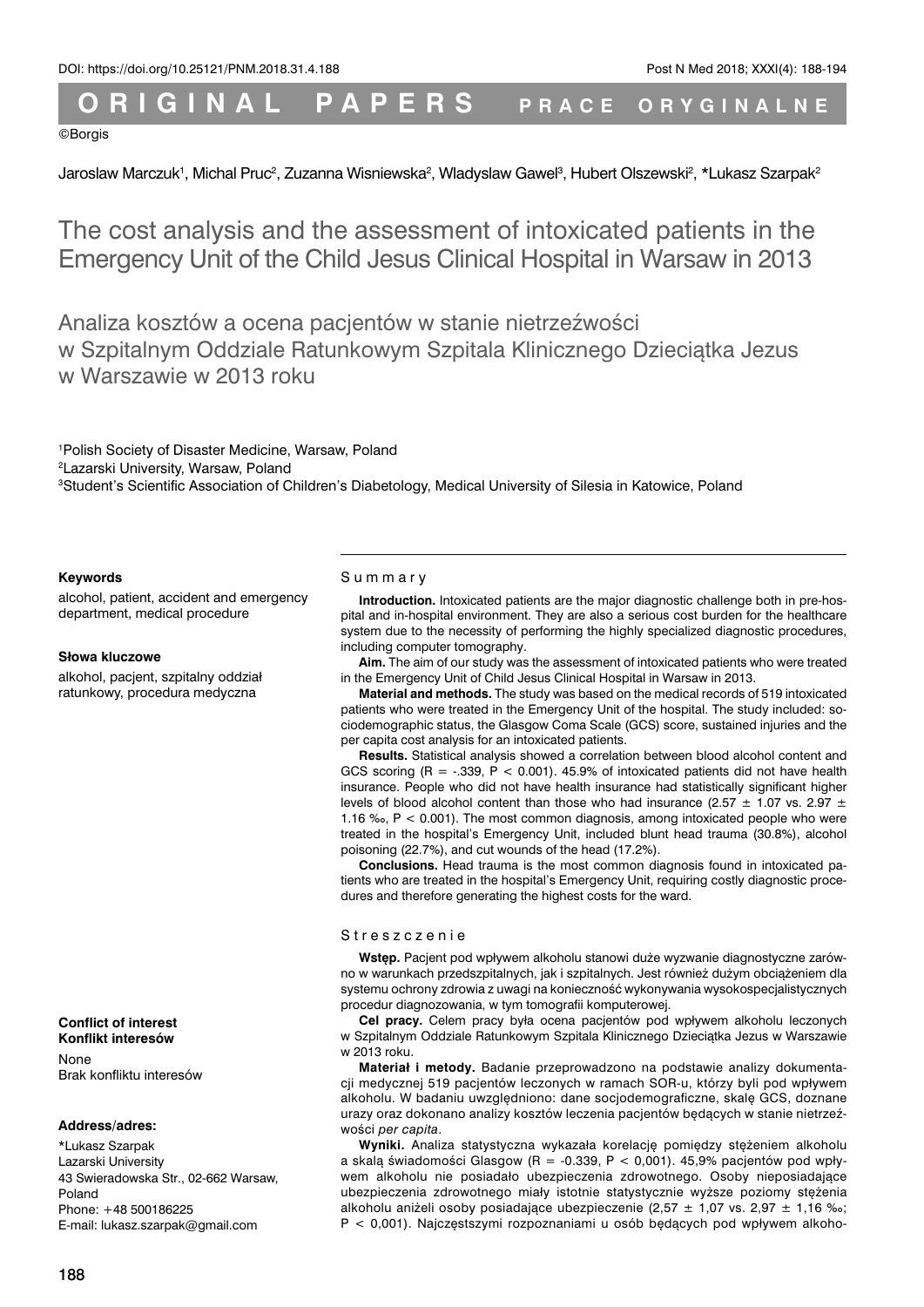lu leczonych w ramach SOR-u były: tępe urazy głowy (30,8%), zatrucie alkoholem (22,7%) oraz rany cięte głowy (17,2%).

**Wnioski.** Urazy głowy to najczęstsze rozpoznanie stwierdzane u pacjentów pod wpływem alkoholu leczonych w ramach SOR-u, wymagające kosztownych procedur diagnostycznych i generujące najwyższe koszty dla oddziału.

# **INTRODUCTION**

Each year, intoxicated patients are admitted to the emergency units (EU) in Poland. For most of them this is a one-time situation, however there is also a group of patients for whom it is an established part of life (1, 2). These patients most often are brought in by Medical Rescue Teams, who are dispatched to a patient under the influence of alcohol or other drugs (3, 4). In Poland, there is still a lack of clear legal regulations that would comprehensively describe the rules of hospitalization of intoxicated people. The hospital and mostly all of the Emergency Department personnel (mainly an admitting doctor) cannot refuse hospitalization of an intoxicated person, who is brought in by the police or the Medical Rescue Team, until they carry out a basic diagnosis which will allow for ruling out the immediate life threatening condition of said person. Personnel and people who work in the hospitals are more and more often becoming victims of aggression while performing examination of this kind of special patient (5). Knowing that the patient is drunk with alcohol does not release the personnel from the proper examination of the patient, carrying out the tests or the necessary diagnosis and obliges to pay special attention, because especially in mental disorders, it is difficult to unambiguously assess whether there is an underlying mental illness requiring hospitalization or the behavior is the result of excessive alcohol consumption (6, 7). It should also be noted that, when a patient is admitted in the EU, the doctor or the coordinator of the triage may decide on the use of so-called "use of force", which means that such patients might be hospitalized without their consent. This regulation applies to the people who: pose a threat to themselves, others or public safety, violently damage objects in their surroundings or interrupt with the functioning of the hospital (8, 9). When an intoxicated person shows such symptoms, the doctor should not only decide to not refuse the admission, but first and foremost should determine whether these symptoms are the result of a mental illness or abuse of alcohol alone (6, 10). Acting according to the rules of examination and diagnosis of the patient will ensure his safety, however we cannot forget about ensuring the safety of the personnel who works in the hospital (11). The number of intoxicated patients who are admitted to EU is growing and changes depending on the place and days of the week. The majority of alcohol intoxicated patients are treated within EU around the weekend

days and in the large cities. Intoxicated patients account for over 10% of all patients admitted to the EU.

## **AIM**

The aim of our study was the assessment of intoxicated patients who were treated in the Emergency Unit of Child Jesus Clinical Hospital in Warsaw in 2013.

## **MATERIAL AND METHODS**

This study was based on the retrospective analysis of medical records of the patients who were admitted to the EU of the Child Jesus Clinical Hospital in Warsaw. After gaining the approval of ethics board of Warsaw Medical University and the approval of the Hospital Management the analysis of intoxicated patients, who were admitted to the EU of this hospital from 1<sup>st</sup> January 2013 until 31<sup>st</sup> December 2013, was performed.

We assessed the following variables: sex, age, hour and day of the admission to the EU, reason for hospitalization, degree and level of injuries, mechanism of injury, comparison of Glasgow Coma Scale based on the records from Medical Rescue Teams as well as further procedures with the patient. Additionally, an analysis of the costs of treatment of intoxicated patients per capita was performed.

## **RESULTS**

#### **The characteristics of the study group**

The study included 624 intoxicated patients who received treatment in the EU. Among women the largest group was aged 17-30, which amounted for 48.51%. For men the largest group was in the age of 31-51, which amounted for 49.16%.

There was a statistically significant correlation between the amount of alcohol in the body and the GCS score  $(R = -0.339; P < 0.001)$  (fig. 1). There were no statistically significant differences between amount of alcohol and occurrence of injuries (2.77  $\pm$  1.28 vs. 2.75  $\pm$  1.03‰; P = 0.768) (fig. 2). The study revealed a high statistical significance between a probability of traumatic patient and blood alcohol content. Among the traumatic men, 36.94% were people whose blood alcohol content was between two and three promil. The non-traumatic patients with the same amount blood alcohol content accounted for 25.81%. The blood alcohol content ranging from three and four promil accounted for 32.8% of non-traumatic patients and 23.83% of traumatic patients. The total number of trauma patients is 333 and not-traumatic is 186. Among women, the results are evenly distributed and do not show statistically significant variability. Among the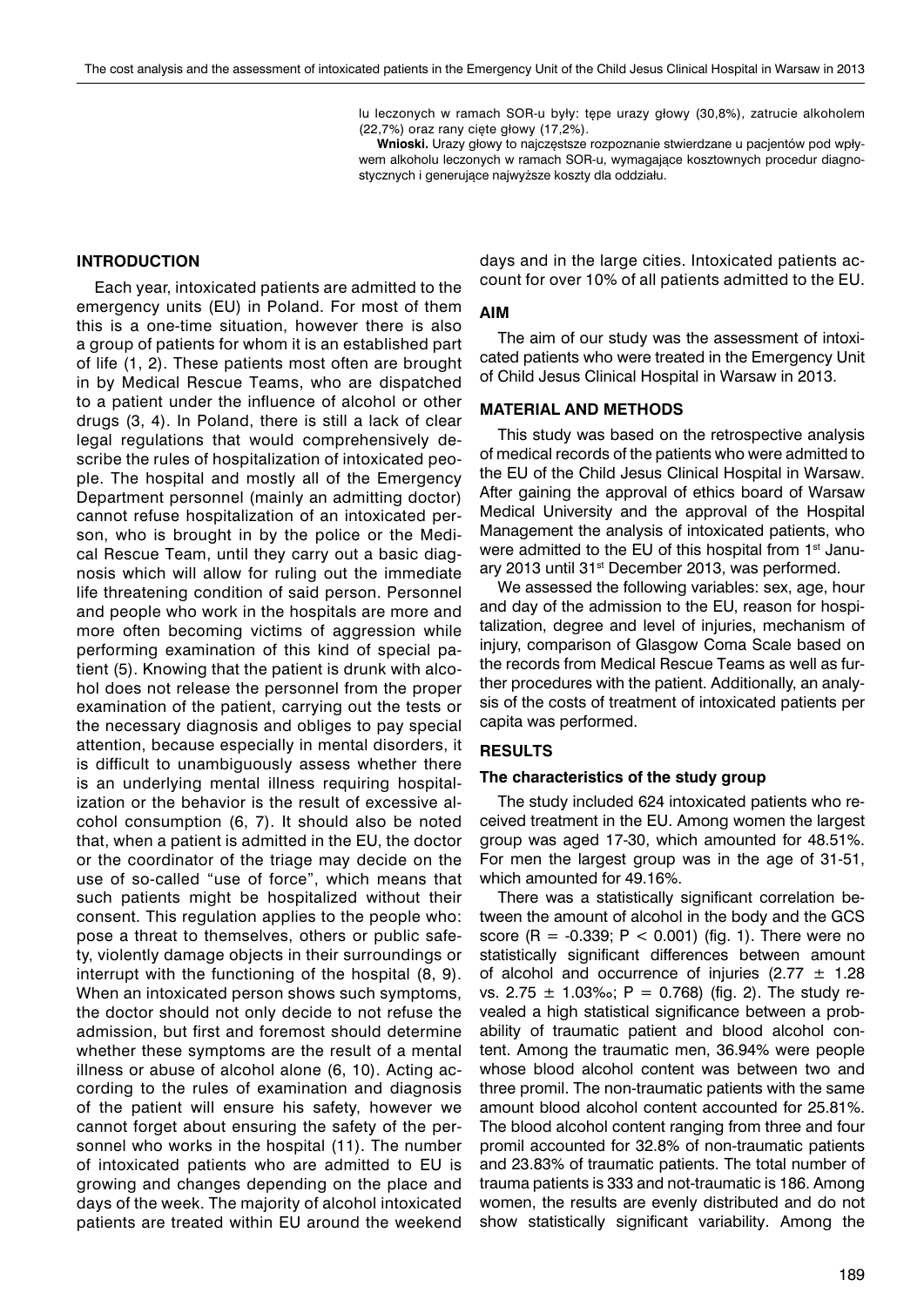

**Fig. 1.** Simple linear regression analysis (Pearson) between GCS and amount of alcohol

most common diagnoses within analyzed patients were: blunt head trauma (30.8%), alcohol poisoning (22.7%), cut wounds of the head (17.2%). A detailed list of diagnoses within the analyzed group is shown in figure 3.

In the analyzed group of patients, no statistically significant differences were found between a GCS score and occurrence of injuries (14  $\pm$  2 vs. 14  $\pm$  2;  $P = 0.939$ ) (fig. 4). A vast majority of patients without insurance are found in the age group of 31-55. 52.36% of all uninsured patients are found in this age group.



**Fig. 2.** Univariate comparison of amount of alcohol and the occurrence of injuries

Among men the age group 31-55 was the largest and amounted for around 50% of all men.

There were statistically significant differences between amount of alcohol in the body and having insurance (2.57  $\pm$  1.07 vs. 2.97  $\pm$  1.16‰; P < 0.001) (fig. 5).



**Fig. 3.** Characteristics of diagnoses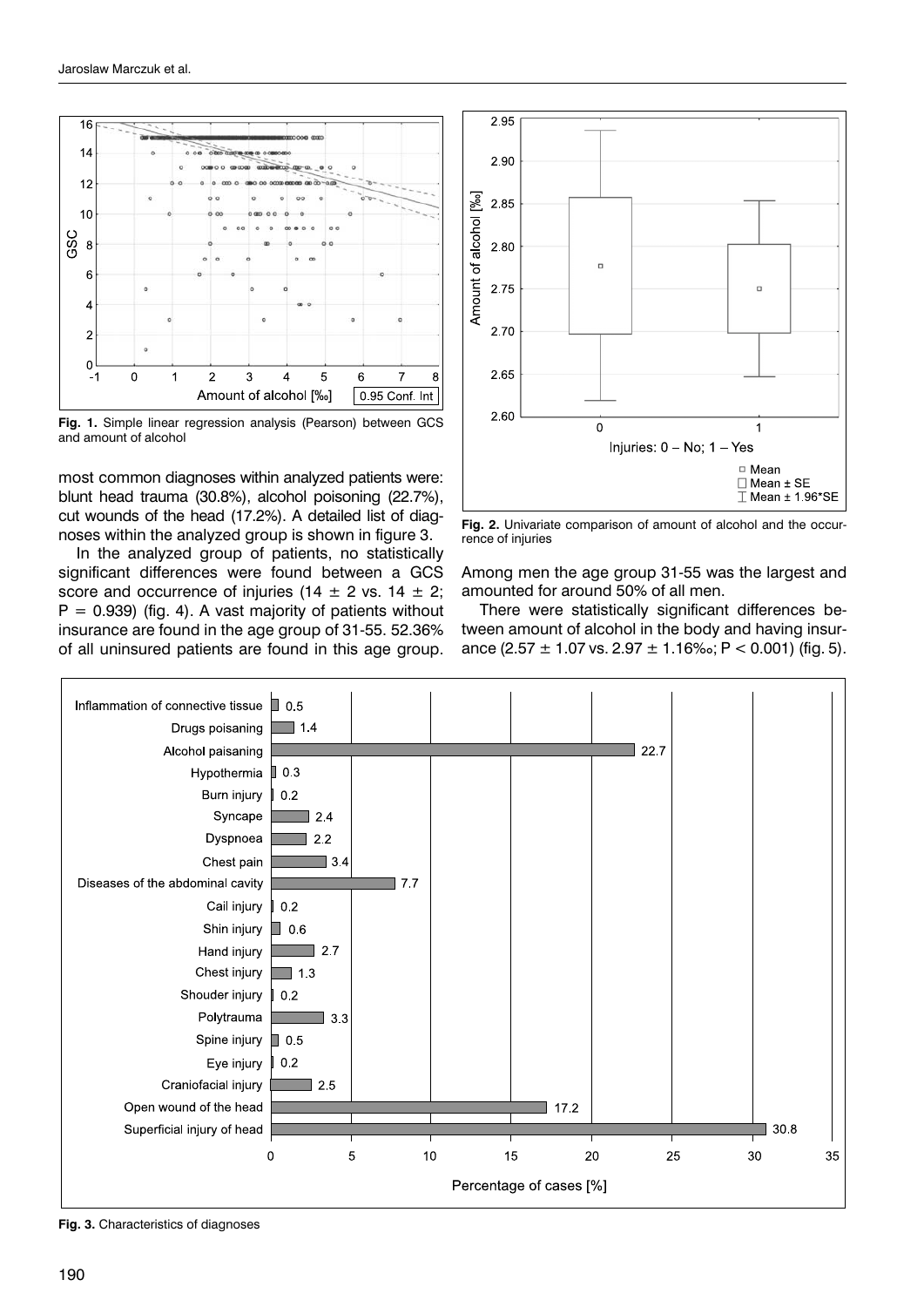

**Fig. 4.** Univariate comparison of GCS and the occurrence of injuries



**Fig. 5.** Univariate comparison of amount of alcohol and the insurance

There was a statistically significant correlation between age and blood alcohol content ( $R = 0.145$ ;  $P < 0.001$ ) (fig. 6). The correlation between blood alcohol content and age has been presented in a compartmentalized way and was divided in three age groups. The blood alcohol content was divided and presented in five intervals. Among men in the 3-4 promil range there were 85 people aged 31-55 who constituted for 36.48% of this age group. Another interval of this age group is 2-3 promil, which includes 59 patients and amounts for 25.32% in this age group. The highest number in the 17-30 age group falls for the 2-3 promil range and includes 64 patients, which translates to 47.76% within this age group. Among women, the largest group is in the age of 17-30. Within the group of 1-2 promil blood alcohol content it is 16 people, which amounts for 32.65% of this age group. In the group with blood alcohol content of 2-3 promil we found 22 people, which translate to 44.9% of this age group (tab. 1).



**Fig. 6.** Simple linear regression analysis (Pearson) between age and amount of alcohol

| <b>Tab. 1.</b> Dependence between age, sex and alcohol concentra- |  |  |  |
|-------------------------------------------------------------------|--|--|--|
| tions in study group                                              |  |  |  |

|           | <b>Alcohol concentration</b> |              |              |              |              |            |  |  |
|-----------|------------------------------|--------------|--------------|--------------|--------------|------------|--|--|
| Age       | $0 - 1$                      | 1-2          | $2 - 3$      | $3 - 4$      | 4-5          | > 5        |  |  |
| Men       |                              |              |              |              |              |            |  |  |
| 17-30     | 7<br>5.22%                   | 36<br>26.87% | 64<br>47.76% | 22<br>16.42% | 4<br>2.99%   | 1<br>0.75% |  |  |
| $31 - 55$ | 16<br>6.87%                  | 36<br>15.54% | 59<br>25.32% | 85<br>36.48% | 31<br>13.30% | 6<br>2.58% |  |  |
| 55-90     | 10<br>9.35%                  | 16<br>14.95% | 36<br>33.64% | 35<br>32.71% | 9<br>8.41%   | 1<br>0.93% |  |  |
| Women     |                              |              |              |              |              |            |  |  |
| 17-30     | 4<br>8.16%                   | 16<br>32.65% | 22<br>44.90% | 6<br>12.24%  |              | 1<br>2.04% |  |  |
| $31 - 55$ | 4<br>11.11%                  | 7<br>19.44%  | 10<br>27.78% | 10<br>27.78% | 4<br>11.11%  | 1<br>2.78% |  |  |
| 55-90     |                              | 3<br>18.75%  | 6<br>37.50%  | 7<br>43.75%  |              |            |  |  |

## **The cost of treatment of intoxicated patients**

Among the men, the youngest patient was 17, while the oldest was 90. The average age of men in the analyzed sample is 42 years. The average duration of men's stay in the EU was 5.4 hours, with the minimum time of 12 minutes and the maximum time of 23.9 hours. The average fee for imaging diagnostics was 326.5 PLN. The average blood alcohol content in men was 2.8‰ with minimum 0.22‰ and maximum 7‰. The average age of women in the study group was 36 years and the average duration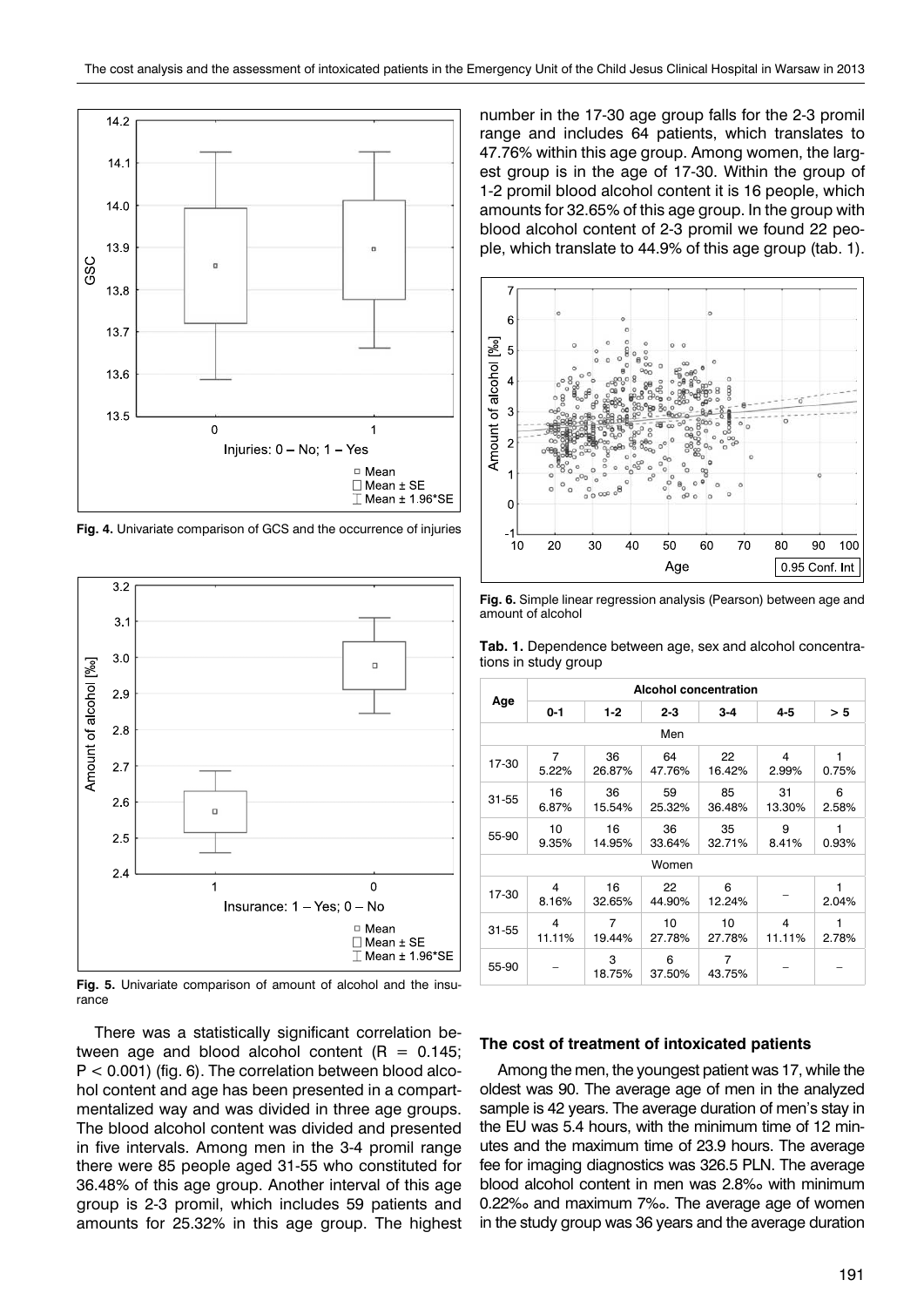of stay in the EU was 5 hours. The average blood alcohol content in women was 2.4‰. The average fee for the procedures was 263.4 PLN with the maximum fee of 1257 PLN and the average overall fee of 593.4 PLN.

The average fee for blood tests was 51 PLN with the minimum of 14 PLN and the maximum of 330 PLN. The average fee for the procedures was 294.5 PLN with the maximum of 1218 PLN. The average fee for drugs was 7.3 PLN with the maximum of 161.33 PLN. The average fee for supplies was 9 PLN with the minimum of 1.91 PLN and the maximum of 93 PLN. In summary, the average overall fee was 688.4 PLN with the minimum fee of 141.56 PLN and the maximum fee of 2274 PLN (tab. 2). As the duration of stay prolonged the blood tests cost increased with it. The rest of the results were not statistically significant. The total cost of treatment of intoxicated patients in the analyzed period amounted to over 420,000 PLN (tab. 3).

Patients diagnosed with a surface head trauma cost 168 thousand PLN (fig. 7). The patients with open would of the head cost 93.5 thousand PLN. Alcohol poisoning which was diagnosed in 22.66% of the patient cost 57.2 thousand PLN. Patients with multi-trauma cost 23.2 thousand PLN. The patients with abdominal diseases cost 22.2 thousand PLN. The average cost per patient depending on the diagnosis ranged from 141.6 PLN to 1225.4 PLN. The smallest cost per capita was generated by patients who had a diagnosis of eye injury. They cost on average 141.6 PLN. A group of pa**Tab. 2.** Characteristics of medical procedures among study group

| Parameter                            | Mean  | Min.   | Max.   |
|--------------------------------------|-------|--------|--------|
| Age                                  | 42    | 17     | 90     |
| Time of hospitalization              | 5.4   | 0.2    | 23.9   |
| The amount of promil                 | 2.8   | 0.22   | 7      |
| The fee for the diagnosis<br>imaging | 326.5 | O      | 1092   |
| Fee for blood tests                  | 51    | 14     | 330    |
| Fee for the procedure                | 294.5 | O      | 1218   |
| Fee for the medicaments              | 7.3   | O      | 161.33 |
| Fee for materials                    | 9     | 1.91   | 93     |
| Fee totality                         | 688.4 | 141.56 | 2274   |

**Tab. 3.** Fees total for all respondents

|                                         | Men           | Women       | Total         |
|-----------------------------------------|---------------|-------------|---------------|
| The fee for<br>the diagnosis<br>imaging | 102 047 PLN   | 98 165 PLN  | 200 212 PLN   |
| Fee for blood<br>tests                  | 17 441 PLN    | 14 893 PLN  | 32 334 PLN    |
| Fee for the<br>procedure                | 96 200 PLN    | 88 517 PLN  | 184 357 PLN   |
| Fee for the<br>medicaments              | 2425 PLN      | 2189.8 PLN  | 4615.5 PLN    |
| Fee for<br>materials                    | 2964.1 PLN    | 2691.3 PLN  | 5117 PLN      |
| Fee totality                            | 221 077.8 PLN | 206 096 PLN | 427 173.8 PLN |



**Fig. 7.** Characterization of treatment costs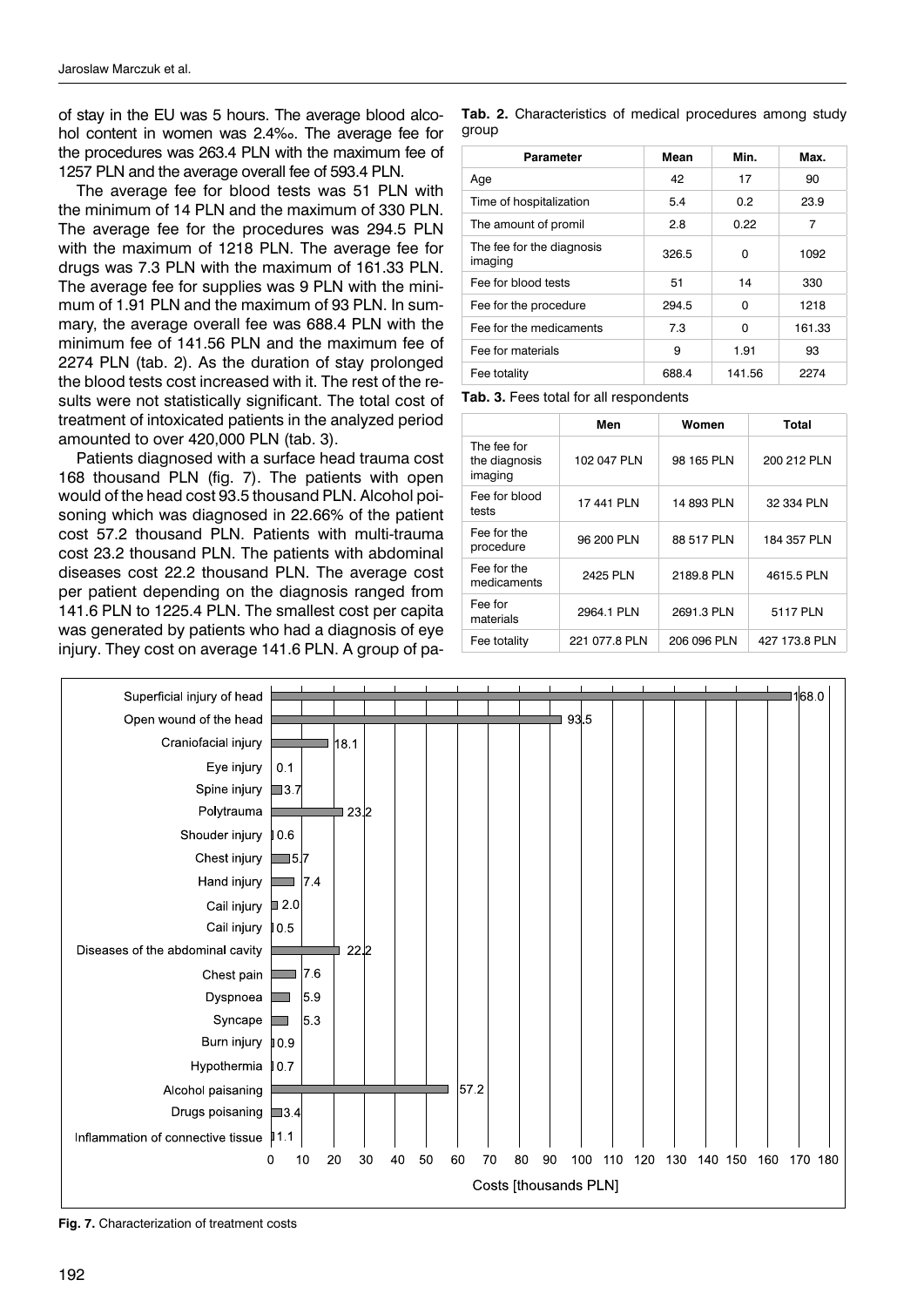tients with average cost of treatment above 1,000 PLN included those who were diagnosed with craniofacial trauma, spinal injury, and multi-trauma. Patients who represented injuries that amounted for the two largest groups were: patients with superficial head trauma and patients with an open head wound who cost an average of 852.6 PLN and 849.7 PLN, respectively. Patients who represented the third largest group of diagnoses were diagnosed with alcohol poisoning, which on average cost 394.5 PLN.

## **DISCUSSION**

Similarly, to other Eastern European countries, Poland is a place where the problem of excessive alcohol consumption is the reason for numerous interventions of Medical Rescue Teams, as well as the treatment and diagnosis of patients in the hospital EU (12). In the last two decades in Poland, there has been a trend of closing the sobering-up chambers or to limit their functioning, which undoubtedly resulted into an increase of this group of patients who are now treated by the emergency medicine. A recent meta-analysis performed by Di Castelnuovo et al. linked light ethanol consumption to a dose-dependent increase in lifespan (13, 14). In the authorial study the men amounted for the majority of patients. This trend was also found by other authors (15). United States Centers for Disease Control and Prevention indicated that in 2010 over 80,000 deaths occur annually in the U.S. as a consequence of excessive alcohol use with an estimated cost to the U.S. economy of 249 billion USD (16).

The intoxicated patient is often a diagnostic challenge. In the conducted study, the authors were assessing the awareness with the Glasgow Coma Scale (17), however in the intoxicated patients this tool is unreliable due to the effects of alcohol on the body as well as the potential impairment of cognitive functions (18). Therefore, it is reasonable to use this scale only when assessing the sober patients (19).

#### BIBLIOGRAPHY

- 1. Boyle AA, Martin MS, Ahmed H et al.: Changing epidemiology of assault victims in an emergency department participating in information sharing with police: a time series analysis. Emerg Med J 2018; pii: emermed-2017-207087. DOI: 10.1136/emermed-2017-207087.
- 2. Kool B, Buller S, Kuriyan R et al.: Alcohol and injury among attendees at a busy inner city New Zealand emergency department. Injury 2018; 49(4): 798-805.
- 3. Vanschoenbeek GM, Hautekiet T, Calle S et al.: Alcohol-related emergency department admissions in an elderly population. Acta Clin Belg 2018 Jun 19: 1-6. DOI: 10.1080/17843286.2018.1482039.
- 4. McNicholl B, Goggin D, O'Donovan D: Alcohol-related presentations to emergency departments in Ireland: a descriptive prevalence study. BMJ Open 2018; 8(5): e021932.
- 5. Egerton-Warburton D, Gosbell A, Moore K et al.: Alcohol-related harm in emergency departments: a prospective, multi-centre study. Addiction 2018; 113(4): 623-632.
- 6. Andrews CM, Westlake M, Wooten N: Availability of Outpatient Addiction Treatment and Use of Emergency Department Services Among Medicaid Enrollees. Psychiatr Serv 2018; 69(6): 729-732.
- 7. Rodrigues M, Pontes T, Almeida J et al.: Alcohol use in adolescence: 5 years admissions at a pediatric emergency department. Int J Adolesc Med Health 2018 Apr 13. pii: /j/ijamh.ahead-of-print/ijamh-2017-0166/ ijamh-2017-0166.xml. DOI: 10.1515/ijamh-2017-0166.

In the authorial study, the main diagnoses in the analyzed sample of patients were: blunt head trauma (30.8%), alcohol poisoning (22.7%) and cut wound of the head (17.2%). In study conducted by Szarpak and Madziala in pre-hospital conditions patients with a head injury accounted for 35% of all trauma patients (20). When there is a suspicion of head injury in intoxicated patient an extended diagnostic is required, including computer tomography (20). It is the patients with head injuries, that immediately after patients with multi-organ injuries, generate the largest cost and are the biggest burden for the healthcare system. The confirmation of aforementioned results are found in the study by Gómez-Restrepo et al., who found that alcohol is identified as a possible factor associated with the increased use of direct health care resources (21). Additionally, in another study analyzing the Columbian population Gómez-Restrepo et al. indicated that alcohol consumption increases the risk of traffic accidents as well as increase direct medical health costs (22).

The conducted study has its limitations. The main limitation is that the analyzed sample was collected from one EU and we have not conducted a population study. The second limitation is the one-year timeframe. However, the conducted study aims to indicate the issues regarding the medical treatment of the intoxicated patients and is a starting point for further studies regarding this group of patients.

#### **CONCLUSIONS**

In summary, the issues, regarding diagnosis in intoxicated patients, remain a challenge for medical personnel. The head traumas are the most common diagnosis among intoxicated patients who are treated within EU, which further require costly diagnostic procedures which generate the highest costs for the department.

- 8. Park JH, Park JO, Ro YS et al.: Effect of alcohol use on emergency department length of stay among minimally injured patients based on mechanism of injury: multicenter observational study. Clin Exp Emerg Med 2018; 5(1): 7-13.
- 9. Klein LR, Martel ML, Driver BE et al.: Emergency Department Frequent Users for Acute Alcohol Intoxication. West J Emerg Med 2018; 19(2): 398-402.
- 10. Weber CD, Schmitz JK, Garving C et al.: The alcohol-intoxicated trauma patient: impact on imaging and radiation exposure. Eur J Trauma Emerg Surg 2018 Mar 22. DOI: 10.1007/s00068-018-0945-4.
- 11. Li K, Ochoa E, Vaca FE et al.: Emerging Adults Riding With Marijuana-, Alcohol-, or Illicit Drug-Impaired Peer and Older Drivers. J Stud Alcohol Drugs 2018; 79(2): 277-285.
- 12. Ngo QM, Eisman AB, Walton MA et al.: Emergency Department Alcohol Intervention: Effects on Dating Violence and Depression. Pediatrics 2018 Jun 5. pii: e20173525. DOI: 10.1542/peds.2017-3525.
- 13. Di Castelnuovo A, Costanzo S, Bagnardi V et al.: Alcohol dosing and total mortality in men and women: an updated meta-analysis of 34 prospective studies. Arch Intern Med 2006; 166(22): 2437-2445.
- 14. Martel ML, Klein LR, Lichtenheld AJ et al.: Etiologies of altered mental status in patients with presumed ethanol intoxication. Am J Emerg Med 2018; 36(6): 1057-1059.
- 15. Noel GN, Roch AR, Michelet PM et al.: Impact of the EURO-2016 football cup on emergency department visits related to alcohol and injury. Eur J Public Health 2018; 28(3): 434-436.